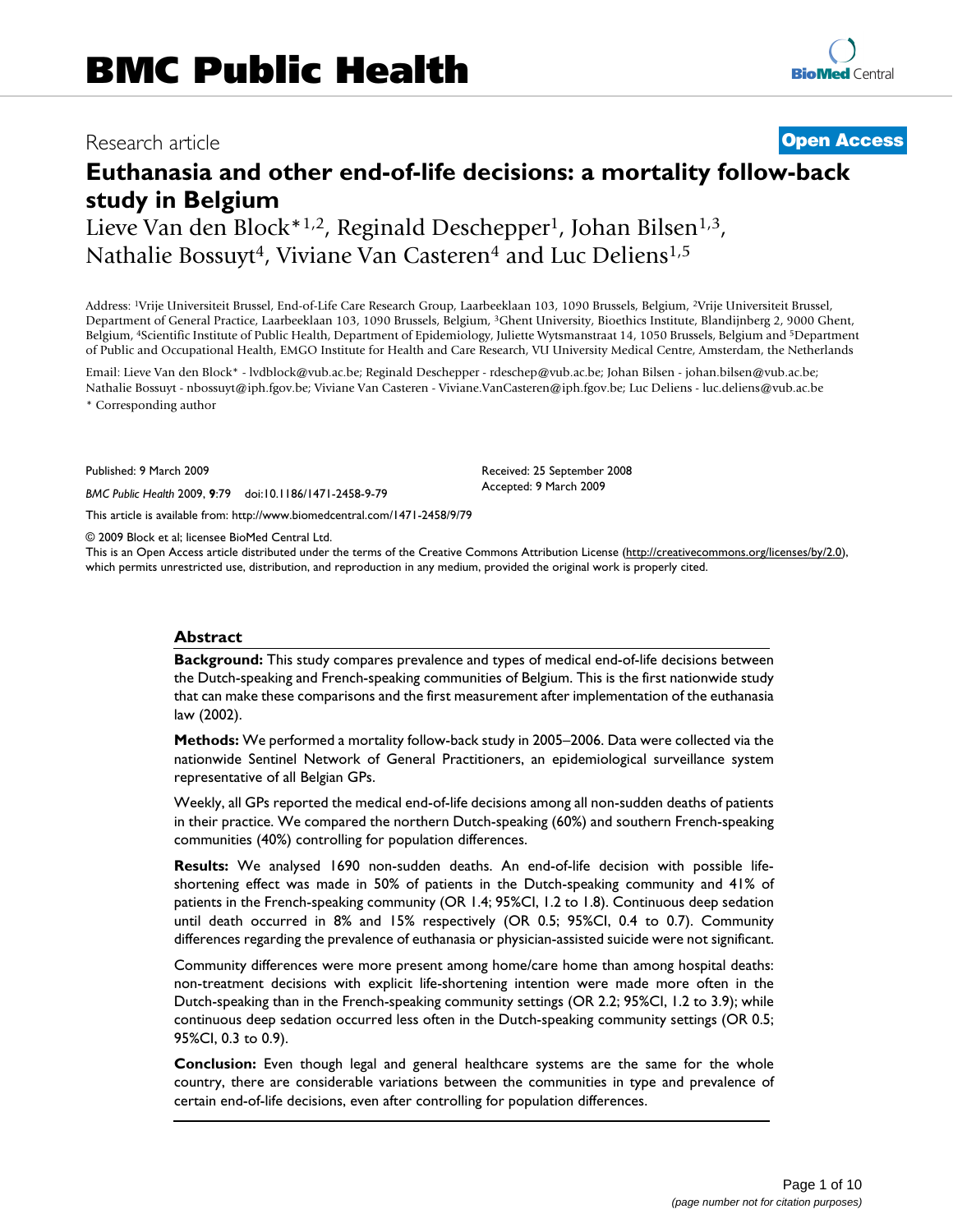# **Background**

Several studies have shown that death is often preceded by a medical end-of-life decision with possible or certain lifeshortening effect such as non-treatment decisions, intensification of symptom alleviation, euthanasia, physicianassisted suicide, or the use of lethal drugs without the patient's explicit request [1-20]. Both the incidence and the characteristics of the decision-making process have been found to differ between countries [4,7,14,16,20,21]. However, even when using the same methodology in international comparative research, interpretation of differences between countries is very difficult since totally different legal and healthcare systems need to be compared.

Belgium is a unique country in which to study variations in end-of-life decision-making. It is one country, where legal and general healthcare structures (e.g. social security system, accessibility criteria for healthcare provision, general healthcare budget) are defined and regulated at national level, but where two language communities can be differentiated: the Dutch-speaking northern community (60% of the population) and the French-speaking southern community (40%), both separately responsible for policy concerning culture, education, and certain aspects of healthcare (e.g. prevention, organisation of healthcare) [22-26]. The investigation of whether variations in end-of-life decisions occur under these circumstances can give important insights into the factors underlying them.

Furthermore, Belgium is one of the three countries in the world with a law on euthanasia [22]. Notification of euthanasia cases is legally obligatory. However, despite having the same legal system, it is remarkable that 82% of all cases reported to the Federal Evaluation and Control Committee on Euthanasia in 2005 and 2006 came from Dutch-speaking physicians, while only 18% came from French-speaking physicians [27-29]. The largest proportional difference was found for patients who died at home or in care homes (92%-8%) compared to hospital settings (81%-19%) [29]. Because this cannot be explained by differences in population size, finding empirically-supported explanations has become an issue of considerable medical and societal debate. It also raises questions concerning differences in other end-of-life decisions in homecare and hospital settings.

Previous reports concerning end-of-life decision-making in Belgium could not make comparisons between the two communities. Due to the absence of recent death certificates in the French-speaking community which would identify physicians, previous reports only cover the Dutch-speaking community [3,4]. Additionally, these figures date from the time before the euthanasia law was implemented in 2002 [3,4,22].

The objective of this study is to investigate possible differences in prevalence and types of end-of-life decisions between the Dutch-speaking and French-speaking communities of Belgium after the implementation of the euthanasia law. We focus on three research questions. How prevalent are different types of end-of-life decisions in Belgium in 2005–2006? Are there differences between the two communities in the prevalence of different types of end-of-life decisions or in the decision-making process? Are these differences present in homecare settings as well as in hospital settings in both communities?

# **Methods**

#### *Design*

Because general practitioners (GPs) are pivotal healthcare providers in Belgium and 95% of the population, including care home residents, have a regular GP [30], we collaborated with the existing nationwide Belgian Sentinel Network of General Practitioners to study a populationbased sample of deaths in Belgium. This network, operational since 1979, has proved to be a reliable surveillance system for a wide variety of health-related epidemiological data [31-33]. In 2005 and 2006, it consisted of respectively 181 and 174 regularly participating practices, representative of all 10,578 GPs in Belgium in terms of age, gender and region and covering 1.75% of the total Belgian patient population [31,34].

In 2005 and 2006, this network participated in a two-year nationwide mortality follow-back study, the senti-melc study, which was designed to **m**onitor **e**nd-of-**l**ife **c**are via this **senti**nel GP Network [33]. The GPs from the sentinel network registered weekly all deaths of patients in their practice older than one year, including deaths that occurred in hospital settings. They registered each death immediately it occurred or immediately on being informed, using a standardised form. If patients died in a hospital setting, GPs were informed by the hospital specialists.

Anonymity of the patient and the physician was preserved. Every patient that is registered within the network received an anonymous reference from the GP him/herself, and all identification codes of the GPs were replaced in the data files with anonymous codes during data cleaning. Details of this procedure are described elsewhere [33]. The study protocol was approved by the Ethical Review Board of Brussels University Hospital.

### *Measurements*

The first part of the registration surveyed the patient characteristics of all registered patients and whether or not death had occurred "suddenly and totally unexpectedly" [4,35]. For patients who died non-suddenly, a second part surveyed end-of-life decision-making. Following previous studies [3,4] we studied 4 types of end-of-life decisions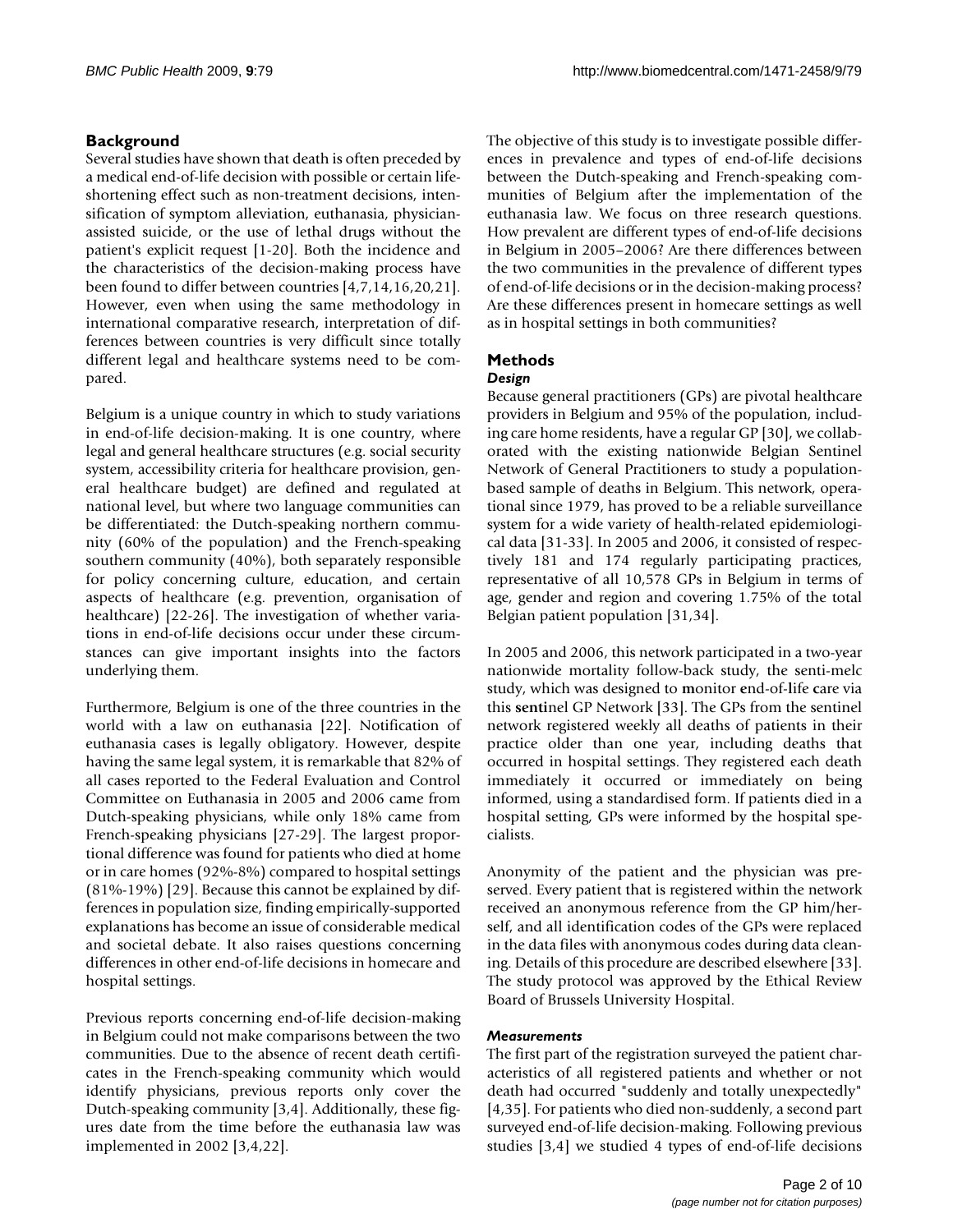with a possible or certain life-shortening effect, taken by the responding GP him/herself or by another physician: (1) non-treatment decisions (taking into account a possible hastening of death or with the explicit intent to hasten death); (2) intensifying alleviation of pain or other symptoms (taking into account or co-intending the hastening of death); (3) administering (i.e. euthanasia), supplying or prescribing (i.e. physician-assisted suicide) drugs with the *explicit* intention of hastening death on the patients' explicit request; and (4) administering drugs with the *explicit* intention of hastening death without explicit patient request. Concerning the decision-making process, we investigated whether the decision was taken after discussion with the patient, on his/her explicit request, and whether the patient was competent to make decisions. The GPs were instructed to fill in these questions only if one of the questions on end-of-life decisions was answered "yes".

Finally, we also asked whether or not continuous deep sedation was performed, defined as a patient being deeply and continuously sedated or in a coma until death, by means of e.g. benzodiazepines or barbiturates (continuous deep sedation) and if so, whether artificial food or fluid was administered (palliative sedation) or not (terminal sedation). The wording of all questions and classification of practices was identical to previous incidence studies although these used another research design [1- 4,10,17].

The instrument was first developed in Dutch and then translated into French via forward-backward translation. It was tested and slightly adapted after an extensive pilot study [33]. Several control measures were used to ensure data quality: automatic follow-up and possible telephone contact with the GP to prevent missing data for key variables (e.g. euthanasia), data-entry with consistency, range and skip checks, and double data-entry.

Detailed descriptions of the SENTI-MELC study's methodology, the questionnaire and first set of results have previously been reported [33,36-38].

### *Analysis*

We calculated the prevalence of end-of-life decisions for Belgium using binominal 95% confidence intervals (exact method). To analyse differences between the communities in Belgium, we compared cases from physicians in the Dutch-speaking northern part with cases from physicians in the French-speaking southern part. We used logistic regression analysis to calculate odds-ratios correcting for differences in patient characteristics. Interaction effects between community and each patient characteristic were systematically evaluated. We studied differences between the communities in total, as well as for homecare and hospital settings separately subdivided on the basis of the patient's place of death. Differences in decision-making characteristics were studied using Fishers' Exact Tests. All analyses were performed using StatXact6 (Cytel Studio, Cambridge, MA) and SPSS14.0 (SPPS Inc, Chicago, IL).

# **Results**

### *Study population*

The GPs reported 2690 deaths, of which 64.3% were nonsudden. Forty-one cases (2.4%) were excluded from the SENTI-MELC study because of missing data. Thus, the results are based on 1690 non-sudden deaths, described in Table 1. Age, sex, educational level, cause of death and place of death for non-sudden deaths did not differ between the two communities ( $p > .05$ ). Age, sex and place of death for non-sudden deaths in Flanders ( $N =$ 1032) could be compared with non-sudden deaths identified in a previous study on end-of-life practices representative of all deaths in this same part of the country (n = 2128) [4]. There were no significant differences for these characteristics (binomial 95% CI, exact method).

### *Frequencies of end-of-life practices*

In 47% of all patients who died non-suddenly, death was preceded by an end-of-life decision with possible lifeshortening effect in Belgium (Table 2). This involved euthanasia/physician-assisted suicide in 1.3% of cases, life-ending drug use without the patient's explicit request in 1.6%, intensified symptom alleviation in 28%, and non-treatment decisions in 16% of cases. Continuous deep sedation was registered in 11% of cases in total, for which 6% and 5% respectively involved the administration and forgoing of artificial food or fluid.

Controlling for differences in patient age, sex, educational level, cause of death and place of death, the chance of dying following a possibly life-shortening end-of-life decision was higher in the Dutch- (50%) than in the Frenchspeaking community (41%) of Belgium (OR 1.4; 95% CI, 1.2 to 1.8) (Table 2). Selecting all end-of-life decisions with a partly or explicitly life-shortening intention, this difference remained significant (OR 1.4; 95% CI, 1.1 to 1.9). We found higher frequencies for all types of end-oflife decisions with possible life-shortening effect in the Dutch- than in the French-speaking community, but differences did not reach significance at a 95% confidence interval level for any specific type. Euthanasia or physician-assisted suicide (PAS) was performed in 1.6% and 0.9% of cases in the Dutch- and French-speaking community respectively (OR non-significant). Continuous deep sedation both while administering and forgoing food/ fluid was registered less often in the Dutch- (8%) than in the French-speaking community (15%) (OR 0.5; 95% CI, 0.4 to 0.7).

Table 3 describes these end-of-life decisions separately for patients who died in the home or care home and for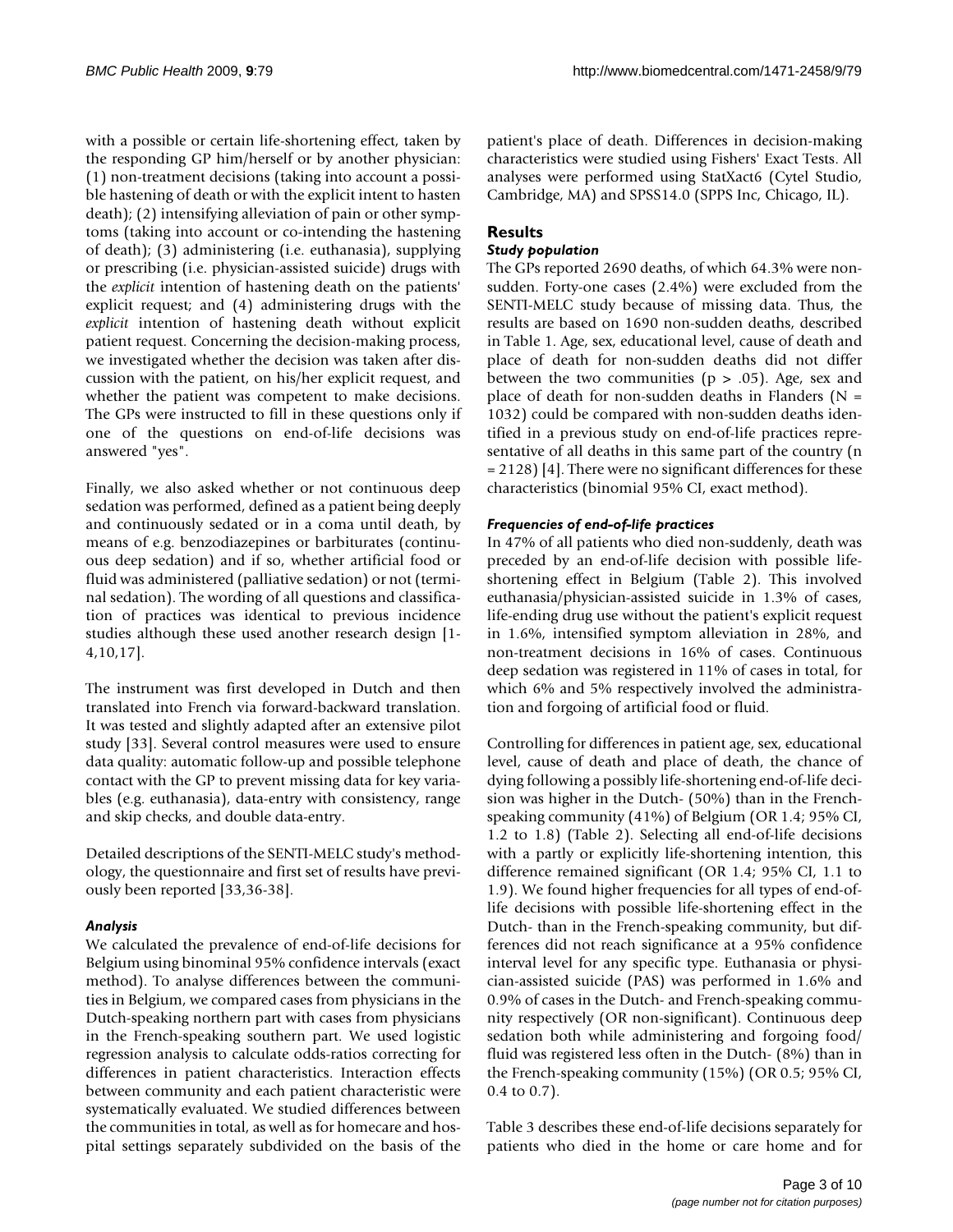|                                      |                                  |        | Dutch-speaking community<br>$N = 1032$ | French-speaking community<br>$N = 658$ | Total for Belgium<br>$N = 1690$ |     |      |
|--------------------------------------|----------------------------------|--------|----------------------------------------|----------------------------------------|---------------------------------|-----|------|
| Patient characteristics <sup>a</sup> |                                  | N      | %                                      | N                                      | %                               | N   | %    |
| Ageb                                 | $I-64y$                          | $ $  8 | 11.6                                   | 81                                     | 12.5                            | 199 | 12.0 |
|                                      | $65 - 84y$                       | 574    | 56.7                                   | 358                                    | 55.2                            | 932 | 56.1 |
|                                      | $85y+$                           | 321    | 31.7                                   | 209                                    | 32.3                            | 530 | 31.9 |
| Sex                                  | Male                             | 526    | 51.0                                   | 313                                    | 47.6                            | 839 | 49.6 |
|                                      | Female                           | 506    | 49.0                                   | 345                                    | 52.4                            | 851 | 50.4 |
| Educational level <sup>b</sup>       | Elementary or lower              | 431    | 46.3                                   | 235                                    | 40.9                            | 666 | 44.3 |
|                                      | Lower secondary                  | 245    | 26.3                                   | 180                                    | 31.3                            | 425 | 28.2 |
|                                      | Higher secondary                 | 173    | 18.6                                   | 113                                    | 19.7                            | 286 | 19.0 |
|                                      | Higher education                 | 81     | 8.7                                    | 47                                     | 8.2                             | 128 | 8.5  |
| Cause of death <sup>b</sup>          | Cardiovascular dis.              | 136    | 13.3                                   | 0                                      | 15.5                            | 237 | 14.2 |
|                                      | Malignancies                     | 455    | 44.6                                   | 270                                    | 41.5                            | 725 | 43.4 |
|                                      | Respiratory dis.                 | 96     | 9.4                                    | 61                                     | 9.4                             | 157 | 9.4  |
|                                      | Dis. nervous system <sup>c</sup> | 110    | 10.8                                   | 82                                     | 12.6                            | 192 | 11.5 |
|                                      | Other                            | 223    | 21.9                                   | 137                                    | 21.0                            | 360 | 21.5 |
| Place of death                       | Home or with family              | 226    | 21.9                                   | 177                                    | 26.9                            | 403 | 23.8 |
|                                      | Care home                        | 276    | 26.7                                   | 176                                    | 26.7                            | 452 | 26.7 |
|                                      | Hospital                         | 421    | 40.8                                   | 244                                    | 37.1                            | 665 | 39.3 |
|                                      | Palliative care unit             | 109    | 10.6                                   | 61                                     | 9.3                             | 170 | 10.1 |

#### **Table 1: Characteristics of the study population of non-sudden deaths by community in Belgium**

<sup>a</sup>**p > .05** for all characteristics (Fishers' Exact test)

 $b$  Missing values for age n = 29; for level of education n = 185; for cause of death n = 19

c including stroke

patients who died in a hospital setting. At the home or care home, end-of-life decisions with possible life-shortening effect, especially non-treatment decisions with explicit life-shortening intent, were taken more often in the Dutch- (10%) than in the French-speaking community (5%). Euthanasia/PAS occurred in 1.6% and 1.1% of cases in the Dutch- and French-speaking community respectively (OR non-significant). Continuous deep sedation was performed less frequently in the Dutch- than in the French-speaking homes/care homes (4% versus 8%). Differences for sedation while forgoing food/fluid reached significance at a 90% confidence interval level.

In the hospital, community differences for end-of-life decisions with possible life-shortening effect were never statistically significant. Continuous deep sedation did occur significantly less frequently in the Dutch- than in the French-speaking community, especially while administering food and fluid (8% versus 18%).

#### *Discussion with patient*

Questions concerning discussion of the decision with the patient remained unanswered in one fifth of cases. In the remaining cases, the decision was discussed in 36% of cases, and 43% of these patients had made an explicit request (Table 4). Seventy-five percent of the patients where no discussion was reported were judged non-competent to make decisions. We found no community differences regarding whether or not the decision was discussed

with the patient, whether he/she made an explicit request or whether he/she was non-competent. No data were available concerning the decision-making process of continuous deep sedation. No setting-specific differences between the two communities were found (data not shown).

#### **Discussion**

End-of-life decisions with possible, partly or explicitly lifeshortening intent occurred in approximately half of all non-sudden deaths in Belgium. Intensified alleviation of symptoms and non-treatment decisions were most prevalent, while euthanasia or physician-assisted suicide (PAS) occurred in 1.3% of cases and life-ending drugs use without explicit patient request in 1.6% of cases. Continuous deep sedation until death occurred in one in ten non-sudden deaths. Although comparing with other studies is difficult due to other research designs, in general, the relatively high occurrence of symptom alleviation, sedation and non-treatment decisions, especially compared to the use of lethal drugs, was also found in previous studies in Belgium, and in several other European countries [3,4,10]. Life-ending drug use without explicit patient request was also found to be relatively high in previous studies in the Dutch-speaking community of Belgium compared to other countries in the world [3,4]. However, we found some remarkable differences between the Dutch- and French-speaking communities in type and prevalence of certain end-of-life decisions, even after con-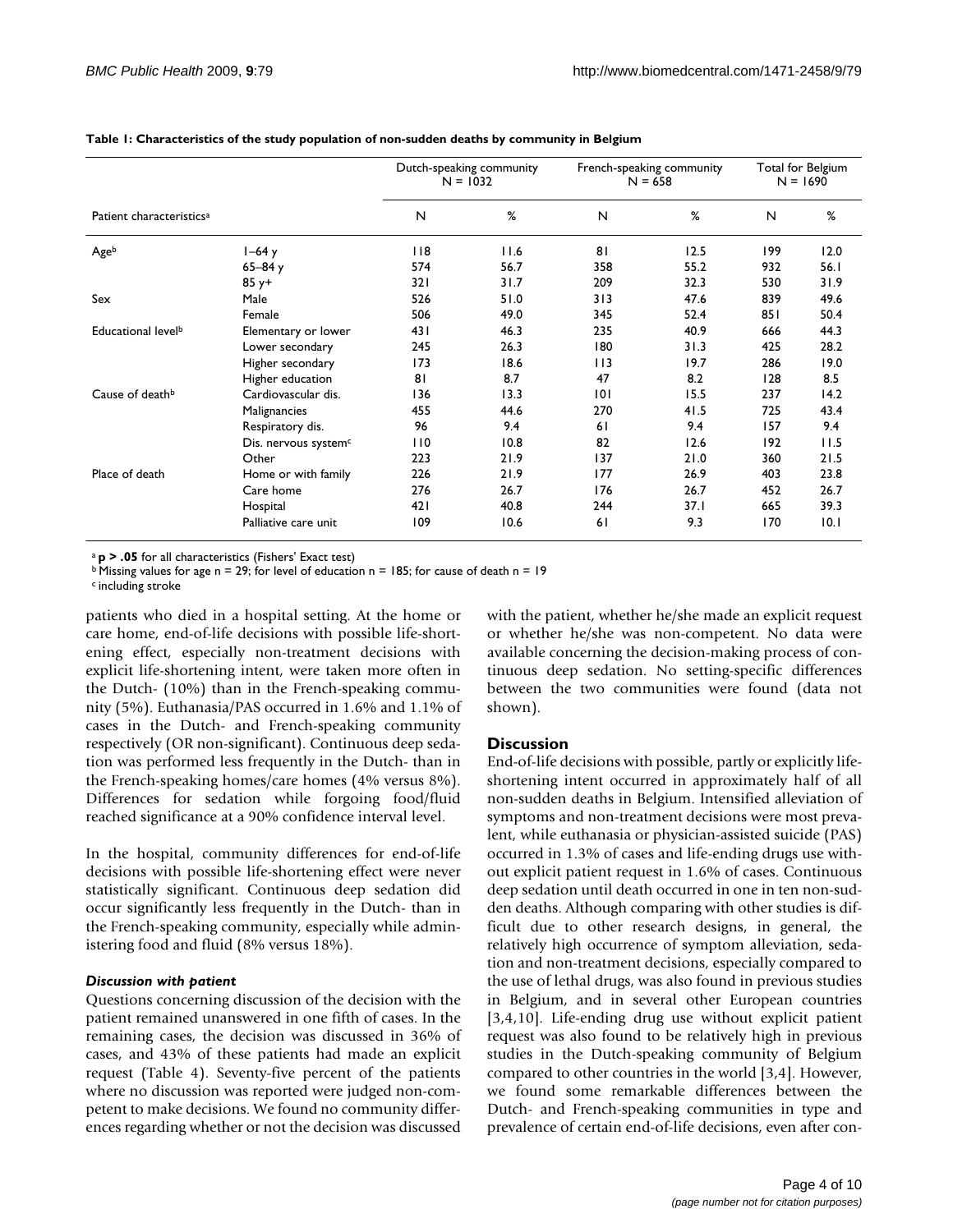|                                                                        | Dutch-speaking community |     |      | French-speaking community |    |      |                 | Belgium total   |                    |        |               |                        |  |  |
|------------------------------------------------------------------------|--------------------------|-----|------|---------------------------|----|------|-----------------|-----------------|--------------------|--------|---------------|------------------------|--|--|
|                                                                        | N                        | %   |      | N                         |    | %    | OR <sup>b</sup> |                 | 95%CI              | %<br>N |               | 95%Cl <sup>d</sup>     |  |  |
| Most important end-of life decision that possibly hastened death (ELD) |                          |     |      |                           |    |      |                 |                 |                    |        |               |                        |  |  |
| Number of deaths studied <sup>a</sup>                                  | 1007                     |     |      | 637                       |    |      |                 |                 |                    | 1644   |               |                        |  |  |
| Euthanasia/assisted suicide <sup>e</sup>                               | 16                       | 1.6 |      | 6                         |    | 0.9  |                 | 1.70            | $[0.66 - 4.36]$    | 22     | 1.3           | $[0.8 - 2.0]$          |  |  |
| Administering life-ending drugs<br>without explicit patient request    | 17                       | 1.7 |      | 9                         |    | 1.4  |                 | 1.20            | $[0.53 - 2.71]$    | 26     | 1.6           | $[1.0 - 2.3]$          |  |  |
| Intensified alleviation of<br>symptoms                                 | 295                      |     | 29.3 | 160                       |    | 25.1 |                 | 1.21            | $[0.96 - 1.53]$ c  | 455    | 27.7          | $[25.5 - 29.9]$        |  |  |
| Withholding or withdrawing of<br>life-prolonging treatment             | 177                      |     | 17.6 | 89                        |    | 14.0 |                 | 1.33            | $[0.999 - 1.77]$ c | 266    |               | $16.2$ $[14.4 - 18.1]$ |  |  |
| <b>Total ELD</b>                                                       | 505                      |     | 50.1 | 264                       |    | 41.4 |                 | 1.43            | $[1.16 - 1.77]$    | 769    | 46.8          | $[44.3 - 49.2]$        |  |  |
| Total ELD with partly or<br>explicitly life-shortening intent          | 153                      |     | 15.2 | 70                        |    | 11.0 |                 | 1.42            | $[1.05 - 1.93]$    | 223    | 13.6          | $[11.9 - 15.3]$        |  |  |
| Continuous deep sedationf                                              |                          |     |      |                           |    |      |                 |                 |                    |        |               |                        |  |  |
| Number of deaths studied <sup>a</sup>                                  | 999                      |     |      | 630                       |    |      |                 |                 |                    | 1629   |               |                        |  |  |
| All sedation                                                           | 82                       | 8.2 |      | 95                        |    | 15.1 |                 | 0.50            | $[0.37 - 0.69]$    | 177    | 10.9          | $[9.4 - 12.5]$         |  |  |
| forgoing artificial food/fluid<br>36                                   |                          | 3.6 |      | 37                        |    | 5.9  | 0.60            | $[0.37 - 0.96]$ | 73                 | 4.5    | $[3.5 - 5.6]$ |                        |  |  |
| administering food/fluid                                               |                          | 46  | 4.6  |                           | 58 |      | 9.2             | 0.42            | $[0.28 - 0.64]$    | 104    | 6.4           | $[5.2 - 7.7]$          |  |  |

#### **Table 2: Frequency of end-of-life decisions in non-sudden deaths in Belgium, according to community**

a Missing data: all questions concerning ELDs unanswered n = 46 (2.7%) (of which 43 cases had died in the hospital: 24 Dutch and 19 Frenchspeaking); question sedation unanswered  $n = 61$  (of which 56 had died in a hospital: 29 Dutch and 27 French-speaking)

 $b$  Odds ratios based on logistic regression with community as predictor (French = ref cat) and controlling for patients' age, sex, educational level, cause of death, and place of death

 $\epsilon$  The probability was significant if alpha = .10 (i.e. level of the CI is 90%)

d Binomial Confidence Interval; exact method

e Physician-assisted suicide was limited to one case

f Sedation was provided in conjunction with any possibly death-hastened decision for 7.9%, and Dutch- and French-speaking communities did not differ.

trolling for population differences. End-of-life decisions with possible life-shortening effect in general were more prevalent in the Dutch-speaking community, while the practice of continuous deep sedation was more prevalent in the French-speaking community. We could observe a tendency towards higher frequencies of euthanasia/PAS in the Dutch-speaking community, but differences were not significant. Variations between communities did occur according to care setting especially for non-treatment decisions and continuous deep sedation. There were no significant variations in the extent to which decisions were discussed with the patients.

This is the first study on end-of-life decisions in Belgium covering the whole country and the first to describe variations between two language communities in a country where euthanasia is legal. Important strengths of the study include the use of a nationwide and representative surveillance network with a long history of registration research, not selected on the basis of a specific interest in end-of-life research [31,34]; the representativeness of the identified

sample of non-sudden deaths; and the quality of the research procedures e.g. weekly registrations could limit memory bias [4,39]. The percentage of non-sudden deaths was also comparable to previous death certificate studies [4].

This study also has limitations. Firstly, GPs were asked to retrospectively indicate whether they or another physician had taken an end-of-life decision. Underestimation is possible especially for patients dying in a hospital and in particular for specific types of decisions which can be seen as part of routine clinical practice and are thus generally less often discussed with other professionals e.g. intensified symptom alleviation [3,18,19]. Results also confirmed that missing data were highest for hospital deaths and for the decision-making process of symptom alleviation. However, it should be noted that a possible underestimation of certain types of decision-making does not make the intra-country comparisons less valid. It does make comparisons with previous incidence studies in Flanders using another research design [3,4] less feasible, especially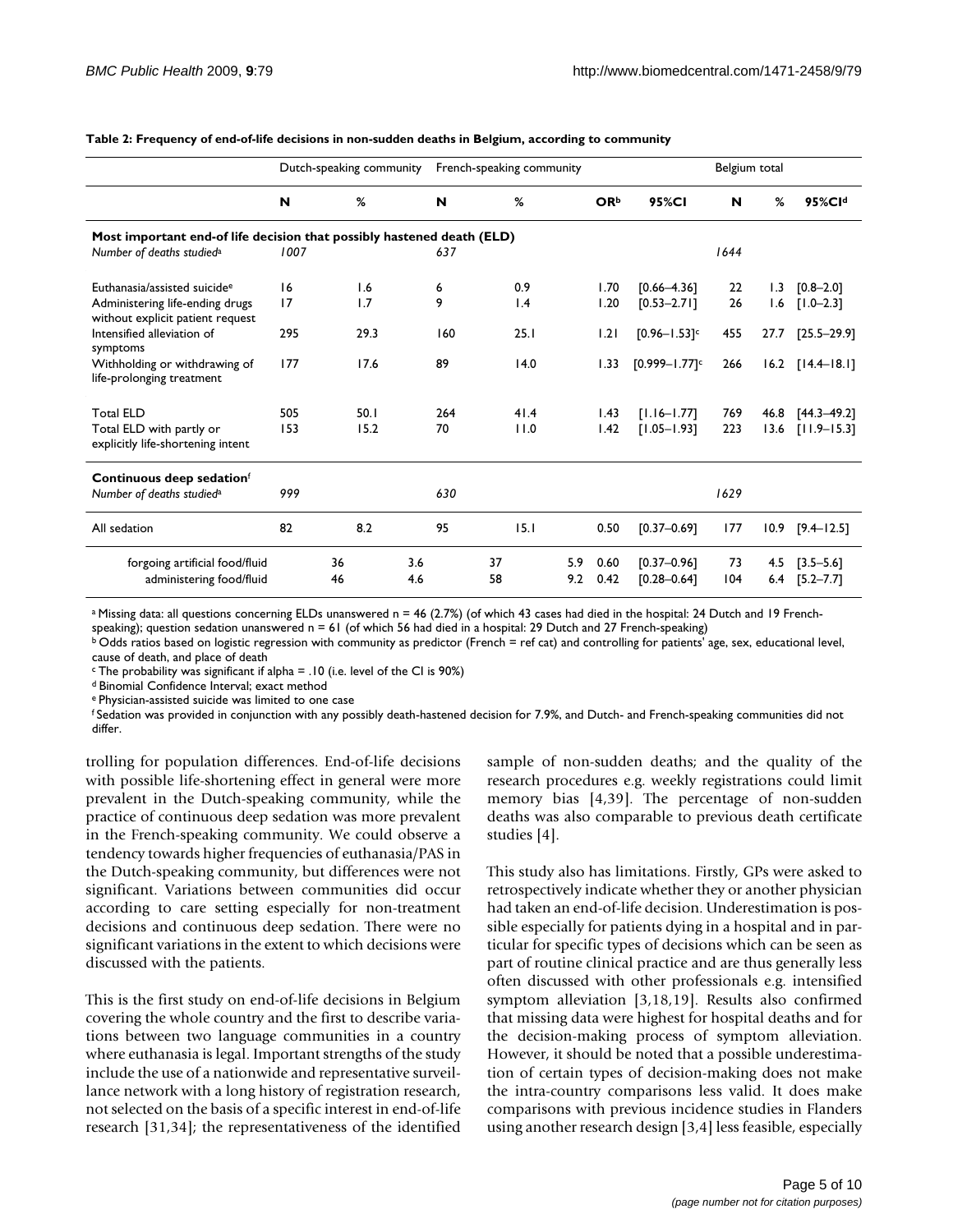| Place of death                                                                | Home or care home |      |                 |      |                      | Hospital or palliative care unit |                 |                 |      |                    |  |
|-------------------------------------------------------------------------------|-------------------|------|-----------------|------|----------------------|----------------------------------|-----------------|-----------------|------|--------------------|--|
|                                                                               | Dutch-speaking    |      | French-speaking |      |                      | Dutch-speaking                   |                 | French-speaking |      |                    |  |
|                                                                               | N                 | %    | N               | %    | <b>OR [95%CI]a</b>   | N                                | %               | N               | %    | <b>OR [95%CI]a</b> |  |
| Euthanasia/assisted suicide <sup>c</sup>                                      | 8                 | 1.6  | 4               | 1.1  | $1.41$ [0.42-4.71]   | 8                                | 1.6             | $\overline{2}$  | 0.7  | 2.28 [0.48-10.82]  |  |
| Administering life-ending drugs<br>without explicit patient request           | 10                | 2.0  | 7               | 2.0  | $1.00$ [0.38-2.66]   | 7                                | $\mathsf{I}$ .4 | $\overline{2}$  | 0.7  | $1.99$ [0.41-9.65] |  |
| Intensified alleviation of<br>symptoms taking life-shortening<br>into account | 155               | 30.9 | 95              | 27.1 | $1.23$ [0.95-1.60]   | 112                              | 22.1            | 57              | 19.9 | $1.14$ [0.80-1.63] |  |
| Intensified alleviation of<br>symptoms with partly life-<br>shortening intent | 18                | 3.6  | 5               | 1.4  | 2.47 [1.06-5.75] b   | $\overline{10}$                  | 2.0             | 3               | 1.1  | $1.90$ [0.52-6.97] |  |
| Non-treatment taking life-<br>shortening into account                         | 54                | 10.8 | 30              | 8.6  | $1.30$ [0.81-2.11]   | 31                               | 6.1             | 12              | 4.2  | $1.49$ [0.75-2.95] |  |
| Non-treatment with explicit life-<br>shortening intent                        | 51                | 10.2 | 18              | 5.1  | 2.20 [1.24-3.91]     | 41                               | 8.1             | 29              | 10.1 | $0.78$ [0.47-1.29] |  |
| <b>Total ELD</b>                                                              | 296               | 59.1 | 159             | 45.3 | $1.80$ [1.36-2.40]   | 209                              | 41.3            | 105             | 36.7 | $1.16$ [0.85-1.57] |  |
| All sedation                                                                  | 22                | 4.4  | 29              | 8.2  | $0.51$ [0.29-0.91]   | 60                               | 12.0            | 66              | 23.7 | $0.45$ [0.30-0.66] |  |
| Continuous deep sedation<br>forgoing food/fluid                               | 16                | 3.2  | 20              | 5.7  | $0.58$ [0.33-1.02] b | 20                               | 4.0             | 17              | 6.1  | $0.64$ [0.33-1.24] |  |
| Continuous deep sedation<br>administrating food/fluid                         | 6                 | 1.2  | 9               | 2.6  | $0.45$ [0.16-1.29]   | 40                               | 8.0             | 49              | 17.6 | $0.42$ [0.26-0.66] |  |

**Table 3: Frequency of end-of-life decisions in non-sudden deaths according to community and setting in Belgium**

<sup>a</sup> Odds ratios based on logistic regression with community as predictor (French = ref cat) and controlling for patients' age, sex, educational level, and cause of death.

 $b$  The probability was significant if alpha = .10 (i.e. level of the CI is 90%)

c Cases of euthanasia or assisted suicide were not reported for patients dying in a care home

#### **Table 4: Discussion with patient of end-of-life decisions in Belgium, according to community**

|                                                                  |                         | Dutch-speaking |       | French-speaking |      | Total for Belgium |      |
|------------------------------------------------------------------|-------------------------|----------------|-------|-----------------|------|-------------------|------|
| Number of deaths studied <sup>a</sup>                            | 412                     |                | 191   |                 | 603  |                   |      |
| Discussion with patient <sup>b</sup>                             |                         | ℅              |       | %               |      | %                 |      |
| Administering life-ending drugs without explicit patient request | <b>Discussed</b>        | 37.5           |       | 33.3            |      | 36.0              |      |
|                                                                  | Not discussed           | 62.5           |       | 66.7            |      | 64.0              |      |
|                                                                  | Patient non-competent   |                | 100.0 |                 | 83.3 |                   | 93.8 |
| Intensified alleviation of symptoms                              | <b>Discussed</b>        | 30.8           |       | 23.3            |      | 28.5              |      |
|                                                                  | Explicit request        |                | 38.6  |                 | 25.0 |                   | 35.1 |
|                                                                  | Not discussed           | 69.2           |       | 76.7            |      | 71.5              |      |
|                                                                  | Patient non-competent   |                | 67.7  |                 | 67.5 |                   | 67.7 |
| Withholding or withdrawing of life-prolonging treatment          | <b>Discussed</b>        | 39.9           |       | 39.7            |      | 39.8              |      |
|                                                                  | <b>Explicit request</b> |                | 42.6  |                 | 41.4 |                   | 42.2 |
|                                                                  | Not discussed           | 60.1           |       | 60.3            |      | 60.2              |      |
|                                                                  | Patient non-competent   |                | 88.0  |                 | 81.8 |                   | 86.0 |
| Total                                                            | <b>Discussed</b>        | 37.1           |       | 32.5            |      | 35.7              |      |
|                                                                  | <b>Explicit request</b> |                | 45. I |                 | 38.7 |                   | 43.3 |
|                                                                  | Not discussed           | 62.9           |       | 67.5            |      | 64.3              |      |
|                                                                  | Patient non-competent   |                | 76.3  |                 | 73.2 |                   | 75.3 |

a Missing values for discussion with patient: for all ELDs n = 166 (21%) (93 Dutch and 73 French-speaking) i.e. for administering life-ending drugs without explicit patient request n = 1, for intensified alleviation of symptoms n = 125, for withholding or withdrawing of life-prolonging treatment n  $= 40.$ 

b **p > .05** for all characteristics (Fishers' Exact test)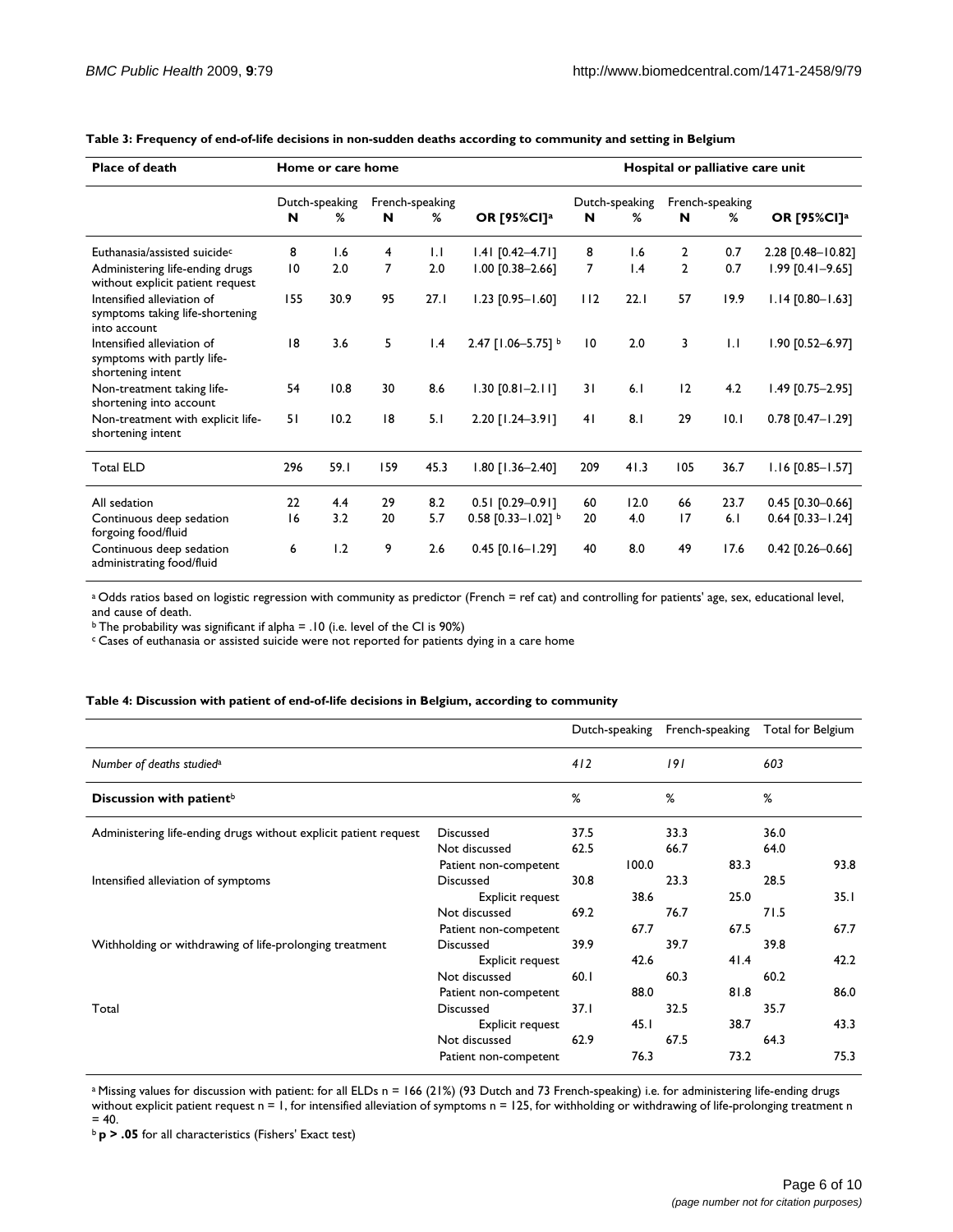for these hospital deaths. Secondly, a possible selection or recall bias due to the retrospective design cannot be excluded. Thirdly, due to a low number of cases for some decisions e.g. euthanasia, small differences between groups might not have been identified. Fourthly, the high percentage of missing data concerning the end-of-life decision-making process – probably due to the difficult instructions used – might have biased these results. Fifthly, we did not measure differences in the patient's symptom severity nor in the attitudes of physicians which might have further explained the variations found. We could only control for community differences in patients' age, sex, educational level, cause of death, place of death and possible interaction effects while other possible confounders were not measured. Finally, language was used to differentiate between the two communities of Belgium, but cannot be used to explain the differences we found. Even though language and culture are strongly related, the study of specific underlying cultural factors could have explained the results more fully.

Even though Belgium is a country with one legal and general healthcare system, the higher prevalence of possibly life-shortening end-of-life decisions and lower prevalence of continuous deep sedation in the Dutch-speaking community compared with the French-speaking is remarkable. The difference remained present even after controlling for possible variation in patient characteristics such as age, sex, cause and place of death. Continuous deep sedation is a specialist technique used to relieve intolerable suffering and control refractory distressful symptoms in the last phase of life [14]. Contrary to the other end-of-life decisions where a possible life-shortening effect is always taken into account and sometimes explicitly intended, a life-shortening effect is generally not intended nor expected in cases of continuous deep sedation, except if artificial food and fluid are forgone (i.e. terminal sedation). In these latter cases, death generally is expected and in some cases also intended [14,40,41]. Hence, in the Dutch-speaking community, physicians, patient or their families seem to be more readily prepared to make or ask for life-shortening decisions than in the French-speaking community. In the French-speaking community, they seem to prefer to prolong life for longer, continuing available treatments (including the use of sedative drugs) and to intervene later in the dying process using less direct ways.

This finding corresponds to previous reports on end-oflife care in Belgium. Compared to patients in the Dutchspeaking community, patients in the French-speaking community more often receive possibly life-prolonging treatments and treatment goals are aimed at cure or prolonging life for a longer time in the final three months of life [38]. Additionally, studies from other domains have shown a higher consumption of technological specialist care in the French-speaking part [30]. This stronger appreciation of curative, technological and specialist medicine in the French-speaking community might explain the rarer use of life-shortening decisions and preference towards specialist techniques such as continuous deep sedation. This might be rooted in a general difference in medical culture between the two communities. Since other cross-country studies have shown that life-prolonging treatments (e.g. CPR) and sedative techniques are used more often in southern European countries while possibly life-shortening decisions are more prevalent in several northern European countries [4,14,20,21,26,42,43], the French-speaking community of Belgium seems more closely related to the Latin-French culture in southern European countries, while the Dutch-speaking community corresponds more closely to the northern Germanic European countries.

Therefore, the fact that the public debate on life-shortening and the regulation of euthanasia started early in the Netherlands [44] – lying north of Belgium and where the same language is spoken as in the Dutch-speaking part of Belgium – might have had an early influence on the Dutch-speaking community in Belgium, which was probably absent in the French-speaking community, leading to a higher tendency towards life-shortening decision-making [44].

Concerning euthanasia/PAS, there was a tendency towards a higher prevalence in the Dutch-speaking community but differences were not statistically significant, possibly due to the small number of observed cases. However, actual differences apparently are not large enough to explain the disproportionate percentages observed in the legal notification rate of euthanasia, especially in the home or care home settings [27-29]. Thus, French-speaking physicians, especially general practitioners, seem to report their cases less often to the Federal Evaluation and Control Committee on Euthanasia than the Dutch-speaking. Unfortunately, reasons for this could not be explored. Perhaps French-speaking GPs were less well-informed about the law as the media coverage on euthanasia is higher and training initiatives for physicians are more present in the Dutch-speaking community [45]. Alternatively, culturally determined attitudes towards legal evaluation of medical practices might differ between the two communities. This finding warrants further investigation of French-speaking physicians' attitudes towards the law on euthanasia.

In this study, some interesting setting-specific differences also became apparent. Firstly, analysis showed a higher prevalence of non-treatment decisions with explicit lifeshortening effect in the homes/care homes in the Dutch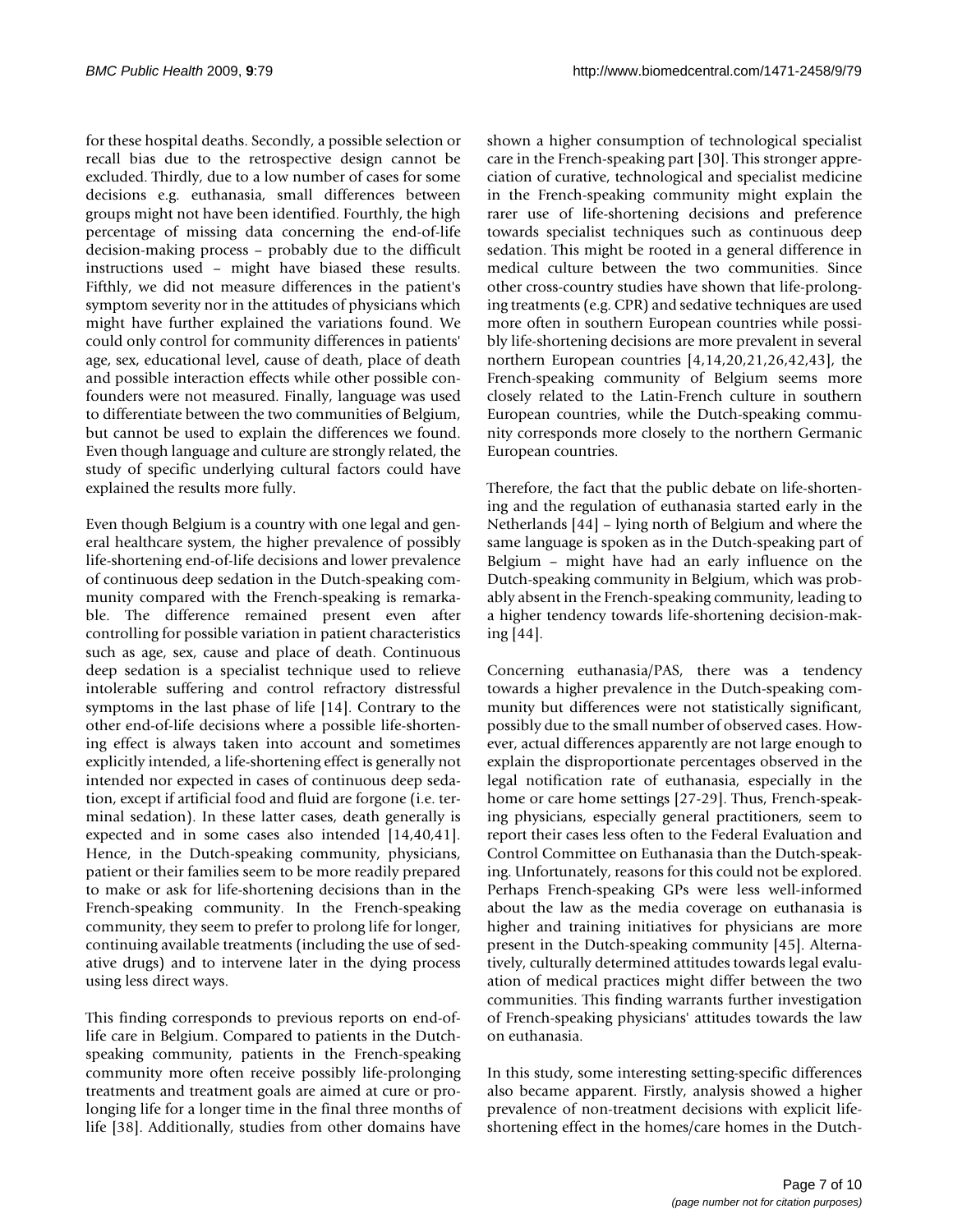speaking community but a higher prevalence of continuous deep sedation especially while forgoing artificial food/fluid (terminal sedation) in the French-speaking community, an effect not found in hospitals. Possibly, French-speaking GPs postpone any decision about whether or not a treatment is futile for longer, or let things take their course for a longer time and are then more readily prepared to use sedative drugs instead. Forgoing food/ fluid might be a logical consequence of sedative therapy intending to let a patient pass away gently and not a decision primarily intended to shorten life [14,40]. This might partly be explained by the fact that training and consultation initiatives concerning end-of-life decision-making (e.g. communication guidelines, training of physicians to consult colleague physicians) more often originated in the Dutch-speaking community setting in Belgium [45]. Also, preferences for certain end-of-life practices might have a more profound impact in general practice where physicians need to make decisions on their own, compared with hospitals where physicians work within well-defined structures with specific policies regarding complex medico-ethical decisions such as the futility of treatments. However, these hypotheses need more research before definite conclusions can be drawn.

Secondly, continuous deep sedation while administering food/fluid was found to occur noticeably more in hospital settings in the French-speaking community (18% of all non-sudden deaths). Possibly, feeding or hydrating the patient indicates that the physician wants to keep the patient alive [14]. Therefore, the finding might be explained by the strong orientation towards cure in hospital cultures [46] fortified by the general preference for technological curative medicine in the southern community [20,21,30,38,43]. French-speaking hospital physicians seem to reach out for this treatment option sooner or more easily than Dutch-speaking physicians to treat complex problems of terminal patients.

### **Conclusion**

Even within one country with one legal system and the same basic healthcare options and structures, systematic differences in prevalence and legal reporting of medical end-of-life decisions can occur. Societal and cultural differences between both communities possibly play an important role in determining responses to end-of-life suffering. Further anthropological study is needed to shed light on the mechanisms underlying differences in end-oflife decision-making.

### **Competing interests**

The authors declare that they have no competing interests.

### **Authors' contributions**

LVDB conceived the study, acquired, analysed and interpreted the data, drafted the manuscript, participated in obtaining funding for and supervising the study. RD participated in analysing and interpreting the data, critical revision of the manuscript, provided administrative support and co-supervised the study. JB participated in analysing and interpreting the data, critically revised the manuscript for intellectual content and provided administrative, technical, material support. NB participated in data gathering, statistical analysis and interpretation of the data, revision of the manuscript and provision of technical support. VVC was involved in study conception and design, data acquisition, interpretation of the data, manuscript revision, obtaining funding and study supervision. LD conceived the study, was involved in analysis and interpretation of data, manuscript writing, supervision and funding of the study. All authors gave final approval of the manuscript.

# **Funding**

The first author received a student grant from the Fund for Scientific Research in Flanders, Belgium. Support for the study came from the Research Council of the Vrije Universiteit Brussel in Belgium (project GOA27 2003–2007) and the Institute for the Promotion of Innovation by Science and Technology in Flanders as a Strategic Basic Research project (SBO) (contract SBO IWT 050158) (2006–2010), as part of the 'Monitoring Quality of End-of-Life Care (MELC) Study'. The Belgian Sentinel Network of GPs is supported by the Flemish and Walloon Ministry of Welfare, Public Health and Family. The sponsors had no role in design and conduct of the study, in the collection, analysis, and interpretation of the data, in the writing of the report or in the decision to submit the article for publication.

### **Acknowledgements**

The authors would like to thank Katrien Drieskens, MD (Vrije Universiteit Brussel) and Sabien Bauwens, MA (Brussels University Hospital), for their contributions in study conception and support in data collection; Johan Vanoverloop, MA (Vrije Universiteit Brussel), for his statistical advice; Jane Ruthven for English editing, Rita De Boodt (Flemish Ministry of Welfare, Public Health and Family) for categorizing the cause of death into ICD-10 codes in this study; the participating sentinel GPs for providing the study data; and the Flemish Ministry of Welfare, Public Health and Family and the Brussels Observatory of Health and Wellness for giving us access to their death certificate data. None of these persons received any compensation for their roles in the study.

### **References**

- Maas PJ van der, van Delden JJ, Pijnenborg L, Looman CW: Euthana**sia and other medical decisions concerning the end of life.** *Lancet North Am Ed* 1991, **338:**669-674.
- 2. van der Maas PJ, van der Wal G, Haverkate I, de Graaff CL, Kester JG, Onwuteaka-Philipsen BD, van der Heide A, Bosma JM, Willems DL: **[Euthanasia, physician-assisted suicide, and other medical](http://www.ncbi.nlm.nih.gov/entrez/query.fcgi?cmd=Retrieve&db=PubMed&dopt=Abstract&list_uids=8929370) practices involving the end of life in the Netherlands, 1990– [1995.](http://www.ncbi.nlm.nih.gov/entrez/query.fcgi?cmd=Retrieve&db=PubMed&dopt=Abstract&list_uids=8929370)** *N Engl J Med* 1996, **335:**1699-1705.
- 3. Deliens L, Mortier F, Bilsen J, Cosyns M, Stichele R vander, Vanoverloop J, Ingels K: **[End-of-life decisions in medical practice in](http://www.ncbi.nlm.nih.gov/entrez/query.fcgi?cmd=Retrieve&db=PubMed&dopt=Abstract&list_uids=11117913)** [Flanders, Belgium: a nationwide survey.](http://www.ncbi.nlm.nih.gov/entrez/query.fcgi?cmd=Retrieve&db=PubMed&dopt=Abstract&list_uids=11117913) **356:**1806-1811.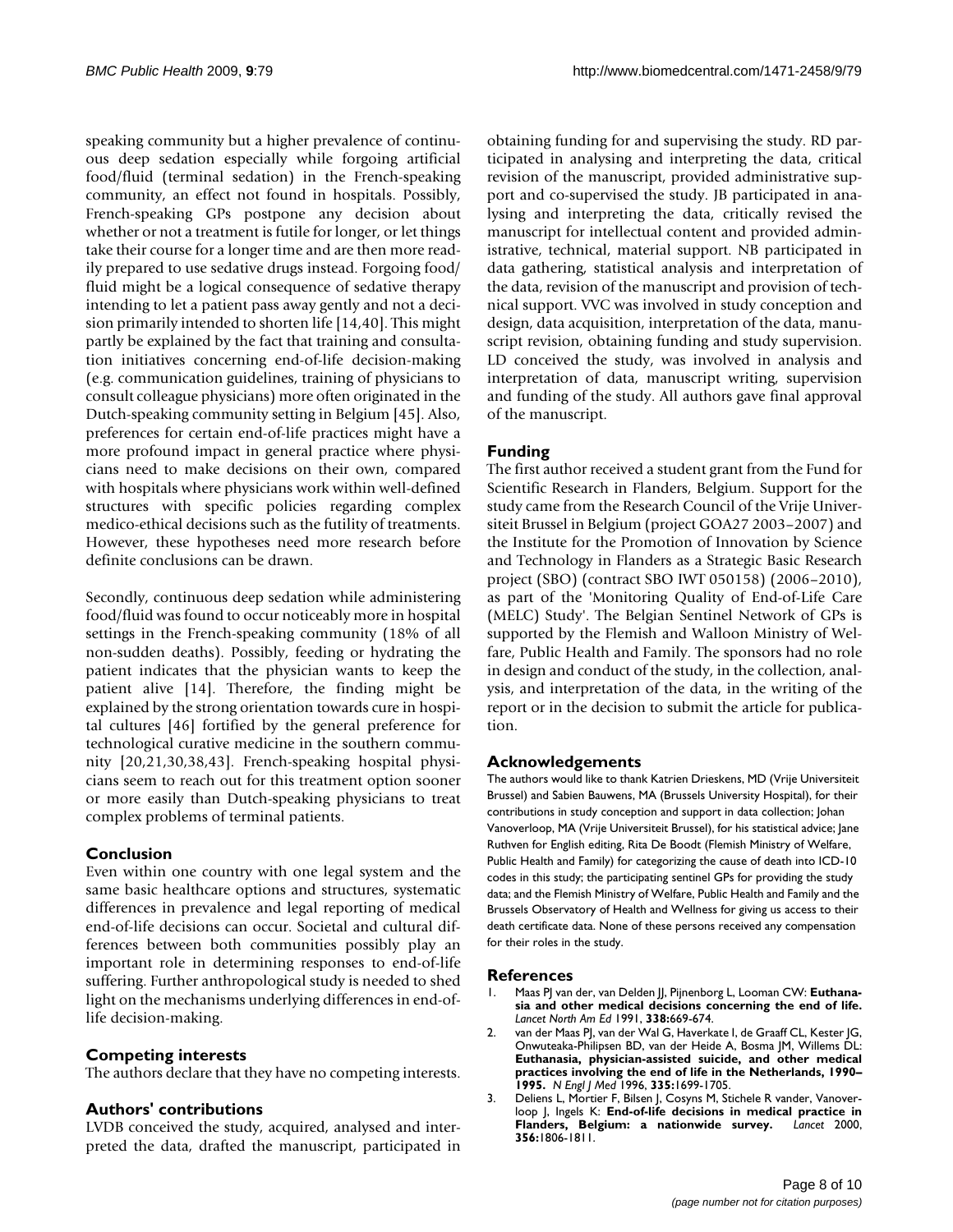- 4. van der Heide A, Deliens L, Faisst K, Nilstun T, Norup M, Paci E, van der Wal G, van der Maas PJ: **[End-of-life decision-making in six](http://www.ncbi.nlm.nih.gov/entrez/query.fcgi?cmd=Retrieve&db=PubMed&dopt=Abstract&list_uids=12907005)**<br>**European countries: descriptive study.** Lancet 2003, [European countries: descriptive study.](http://www.ncbi.nlm.nih.gov/entrez/query.fcgi?cmd=Retrieve&db=PubMed&dopt=Abstract&list_uids=12907005) **362:**345-350.
- 5. Onwuteaka-Philipsen BD, van der Heide A, Koper D, Keij-Deerenberg I, Rietjens JA, Rurup ML, Vrakking AM, Georges JJ, Muller MT, van der Wal G, van der Maas PJ: **Euthanasia and other end-of-life decisions in the Netherlands in 1995, and 2001.** *Lancet* 1990, **362:**395-399.
- 6. Bilsen J, Stichele R vander, Mortier F, Bernheim J, Deliens L: **[The inci](http://www.ncbi.nlm.nih.gov/entrez/query.fcgi?cmd=Retrieve&db=PubMed&dopt=Abstract&list_uids=15128690)[dence and characteristics of end-of-life decisions by GPs in](http://www.ncbi.nlm.nih.gov/entrez/query.fcgi?cmd=Retrieve&db=PubMed&dopt=Abstract&list_uids=15128690) [Belgium.](http://www.ncbi.nlm.nih.gov/entrez/query.fcgi?cmd=Retrieve&db=PubMed&dopt=Abstract&list_uids=15128690)** *Fam Pract* 2004, **21:**282-289.
- 7. Bosshard G, Nilstun T, Bilsen J, Norup M, Miccinesi G, van Delden JJ, Faisst K, Heide A van der: **[Forgoing treatment at the end of life](http://www.ncbi.nlm.nih.gov/entrez/query.fcgi?cmd=Retrieve&db=PubMed&dopt=Abstract&list_uids=15738368) [in 6 European countries.](http://www.ncbi.nlm.nih.gov/entrez/query.fcgi?cmd=Retrieve&db=PubMed&dopt=Abstract&list_uids=15738368)** *Arch Intern Med* 2005, **165:**401-407.
- 8. Seale C: **[Characteristics of end-of-life decisions: survey of UK](http://www.ncbi.nlm.nih.gov/entrez/query.fcgi?cmd=Retrieve&db=PubMed&dopt=Abstract&list_uids=17060263) [medical practitioners.](http://www.ncbi.nlm.nih.gov/entrez/query.fcgi?cmd=Retrieve&db=PubMed&dopt=Abstract&list_uids=17060263)** *Palliat Med* 2006, **20:**653-659.
- 9. Seale C: **[National survey of end-of-life decisions made by UK](http://www.ncbi.nlm.nih.gov/entrez/query.fcgi?cmd=Retrieve&db=PubMed&dopt=Abstract&list_uids=16482752) [medical practitioners.](http://www.ncbi.nlm.nih.gov/entrez/query.fcgi?cmd=Retrieve&db=PubMed&dopt=Abstract&list_uids=16482752)** *Palliat Med* 2006, **20:**3-10.
- 10. van der Heide A, Onwuteaka-Philipsen BD, Rurup ML, Buiting HM, van Delden JJ, Hanssen-de Wolf JE, Janssen AG, Pasman HR, Rietjens JA, Prins CJ, Deerenberg IM, Gevers JK, van der Maas PJ, van der Wal G: **[End-of-life practices in the Netherlands under the Eutha](http://www.ncbi.nlm.nih.gov/entrez/query.fcgi?cmd=Retrieve&db=PubMed&dopt=Abstract&list_uids=17494928)[nasia Act.](http://www.ncbi.nlm.nih.gov/entrez/query.fcgi?cmd=Retrieve&db=PubMed&dopt=Abstract&list_uids=17494928)** *N Engl J Med* 2007, **356:**1957-1965.
- 11. Kuhse H, Singer P, Baume P, Clark M, Rickard M: **[End-of-life deci](http://www.ncbi.nlm.nih.gov/entrez/query.fcgi?cmd=Retrieve&db=PubMed&dopt=Abstract&list_uids=9066548)[sions in Australian medical practice.](http://www.ncbi.nlm.nih.gov/entrez/query.fcgi?cmd=Retrieve&db=PubMed&dopt=Abstract&list_uids=9066548)** *Med J Aust* 1997, **166:**191-196.
- 12. Meier DE, Emmons CA, Wallenstein S, Quill T, Morrison RS, Cassel CK: **[A national survey of physician-assisted suicide and eutha](http://www.ncbi.nlm.nih.gov/entrez/query.fcgi?cmd=Retrieve&db=PubMed&dopt=Abstract&list_uids=9554861)[nasia in the United States.](http://www.ncbi.nlm.nih.gov/entrez/query.fcgi?cmd=Retrieve&db=PubMed&dopt=Abstract&list_uids=9554861)** *N Engl J Med* 1998, **338:**1193-1201.
- 13. Emanuel EJ: **[Euthanasia and physician-assisted suicide: a](http://www.ncbi.nlm.nih.gov/entrez/query.fcgi?cmd=Retrieve&db=PubMed&dopt=Abstract&list_uids=11802747) [review of the empirical data from the United States.](http://www.ncbi.nlm.nih.gov/entrez/query.fcgi?cmd=Retrieve&db=PubMed&dopt=Abstract&list_uids=11802747)** *Arch Intern Med* 2002, **162:**142-152.
- 14. Miccinesi G, Rietjens JA, Deliens L, Paci E, Bosshard G, Nilstun T, Norup M, van der Wal G: **[Continuous deep sedation: physicians'](http://www.ncbi.nlm.nih.gov/entrez/query.fcgi?cmd=Retrieve&db=PubMed&dopt=Abstract&list_uids=16488345) [experiences in six European countries.](http://www.ncbi.nlm.nih.gov/entrez/query.fcgi?cmd=Retrieve&db=PubMed&dopt=Abstract&list_uids=16488345)** *J Pain Symptom Manage* 2006, **31:**122-129.
- 15. Emanuel EJ, Fairclough D, Clarridge BC, Blum D, Bruera E, Penley WC, Schnipper LE, Mayer RJ: **[Attitudes and practices of U.S.](http://www.ncbi.nlm.nih.gov/entrez/query.fcgi?cmd=Retrieve&db=PubMed&dopt=Abstract&list_uids=11015165) [oncologists regarding euthanasia and physician-assisted sui](http://www.ncbi.nlm.nih.gov/entrez/query.fcgi?cmd=Retrieve&db=PubMed&dopt=Abstract&list_uids=11015165)[cide.](http://www.ncbi.nlm.nih.gov/entrez/query.fcgi?cmd=Retrieve&db=PubMed&dopt=Abstract&list_uids=11015165)** *Ann Intern Med* 2000, **133:**527-532.
- 16. Onwuteaka-Philipsen BD, Fisher S, Cartwright C, Deliens L, Miccinesi G, Norup M, Nilstun T, van der Heide A, van der Wal G: **[End-of-life](http://www.ncbi.nlm.nih.gov/entrez/query.fcgi?cmd=Retrieve&db=PubMed&dopt=Abstract&list_uids=16636220) [decision making in Europe and Australia: a physician survey.](http://www.ncbi.nlm.nih.gov/entrez/query.fcgi?cmd=Retrieve&db=PubMed&dopt=Abstract&list_uids=16636220)** *Arch Intern Med* 2006, **166:**921-929.
- 17. Bilsen J, Vander SR, Broeckaert B, Mortier F, Deliens L: [Changes in](http://www.ncbi.nlm.nih.gov/entrez/query.fcgi?cmd=Retrieve&db=PubMed&dopt=Abstract&list_uids=17490798) **[medical end-of-life practices during the legalization process](http://www.ncbi.nlm.nih.gov/entrez/query.fcgi?cmd=Retrieve&db=PubMed&dopt=Abstract&list_uids=17490798) [of euthanasia in Belgium.](http://www.ncbi.nlm.nih.gov/entrez/query.fcgi?cmd=Retrieve&db=PubMed&dopt=Abstract&list_uids=17490798)** *Soc Sci Med* 2007, **65:**803-808.
- 18. Cohen J, Bilsen J, Fisher S, Löfmark R, Norup M, Heide A van der, Miccinesi G, Deliens L: **End-of-life decision making in Belgium, Denmark, Sweden and Switzerland: does place of death make a difference?** *Journal of Epidemiology and Community Health* 2007, **61:**1062-1068.
- 19. Block L van der, Bilsen J, Deschepper R, Kelen G van der, Bernheim JL, Deliens L: **[End-of-life decisions among cancer patients com](http://www.ncbi.nlm.nih.gov/entrez/query.fcgi?cmd=Retrieve&db=PubMed&dopt=Abstract&list_uids=16782923)[pared with noncancer patients in Flanders, Belgium.](http://www.ncbi.nlm.nih.gov/entrez/query.fcgi?cmd=Retrieve&db=PubMed&dopt=Abstract&list_uids=16782923)** *J Clin Oncol* 2006, **24:**2842-2848.
- Ganz FD, Benbenishty J, Hersch M, Fischer A, Gurman G, Sprung CL: **[The impact of regional culture on intensive care end of life](http://www.ncbi.nlm.nih.gov/entrez/query.fcgi?cmd=Retrieve&db=PubMed&dopt=Abstract&list_uids=16574871) decision making: an Israeli perspective from the ETHICUS [study.](http://www.ncbi.nlm.nih.gov/entrez/query.fcgi?cmd=Retrieve&db=PubMed&dopt=Abstract&list_uids=16574871)** *J Med Ethics* 2006, **32:**196-199.
- 21. Sprung CL, Cohen SL, Sjokvist P, Baras M, Bulow HH, Hovilehto S, Ledoux D, Lippert A, Maia P, Phelan D, Schobersberger W, Wennberg E, Woodcock T: **[End-of-life practices in European inten](http://www.ncbi.nlm.nih.gov/entrez/query.fcgi?cmd=Retrieve&db=PubMed&dopt=Abstract&list_uids=12915432)[sive care units: the Ethicus Study.](http://www.ncbi.nlm.nih.gov/entrez/query.fcgi?cmd=Retrieve&db=PubMed&dopt=Abstract&list_uids=12915432)** *JAMA* 2003, **290:**790-797.
- 22. **Belgisch Staatsblad 22 juni 2002 [Belgian official collection of the laws June 22 2002]. Wet betreffende euthanasie 28 mei 2002 [Law concerning euthanasia May 28, 2002] (in Dutch). Number Bill 2002009590, Brussels, Belgium.** 2002.
- 23. **Belgisch Staatsblad 26 oktober 2002 [Belgian official collection of the laws Octobre 26 2002]. Wet betreffende palliative zorg 14 juni 2002 [Law concerning palliative care Belgium June 14, 2002] (in Dutch). Number Bill 002022868, Brussels, Belgium.** 2002.
- 24. Van Oyen H, Bossuyt N, Deboosere P, Gadeyne S, Abatih E, Demarest SS: **[Differential inequity in health expectancy by region in](http://www.ncbi.nlm.nih.gov/entrez/query.fcgi?cmd=Retrieve&db=PubMed&dopt=Abstract&list_uids=16300174) [Belgium.](http://www.ncbi.nlm.nih.gov/entrez/query.fcgi?cmd=Retrieve&db=PubMed&dopt=Abstract&list_uids=16300174)** *Soz Praventivmed* 2005, **50:**301-310.
- 25. **Flemish Agency for Care and Health. Policy and legislation** 2008 [<http://www.zorg-en-gezondheid.be/>].
- 26. Deschouwer K: **Ethnic structure, inequality and governance of the public sector in Belgium.** Brussels, Belgium: United Nations Research Institute for Social Development.; 2004.
- 27. **Federale controle- en evaluatiecommissie euthanasie [Federal control and evaluation commission euthanasia]. Eerste verslag van de wetgevende kamers 22 september 2002 – 31 december 2003 [First report of the legislative chambers Septembre 22, 2002 – December 31, 2003] (in Dutch).** Brussels: Belgium: Federal control and evaluation commissioneuthanasia; 2004.
- 28. **Federale controle- en evaluatiecommissie euthanasie [Federal control and evaluation commission euthanasia]. Eerste verslag van de wetgevende kamers 2004 – 2005 ]Second report of the legislative chambers 2004 – 2005] (in Dutch).** Brussels: Belgium: Federal control and evaluation commission euthanasia; 2006.
- 29. Englert M: **La pratique dépénalisée de l'euthansie en Belgique: évolution de 2002 à 2005 et interprétation des différences entre le Nord en le Sud du pays.** *Revue Médical de Bruxelles* 2007, **28:**423-430.
- 30. Bayingana K, Demarest S, Gisle L, Hesse E, Miermans PJ, Tafforeau J, Heyden J Van der: **Health survey interview, Belgium 2004. Depotn° : D/2006/2505/4, IPH/EPI REPORTS N° 2006 – 035.** Brussels, Belgium: Scientific Institute of Public Health Belgium, Department ofEpidemiology.; 2006.
- Lobet MP, Stroobant A, Mertens R, Van Casteren V, Walckiers D, Masuy-Stroobant G, Cornelis R: **[Tool for validation of the net](http://www.ncbi.nlm.nih.gov/entrez/query.fcgi?cmd=Retrieve&db=PubMed&dopt=Abstract&list_uids=3440673)[work of sentinel general practitioners in the Belgian health](http://www.ncbi.nlm.nih.gov/entrez/query.fcgi?cmd=Retrieve&db=PubMed&dopt=Abstract&list_uids=3440673) [care system.](http://www.ncbi.nlm.nih.gov/entrez/query.fcgi?cmd=Retrieve&db=PubMed&dopt=Abstract&list_uids=3440673)** *Int J Epidemiol* 1987, **16:**612-618.
- 32. Devroey D, Van Casteren V, Buntinx F: **[Registration of stroke](http://www.ncbi.nlm.nih.gov/entrez/query.fcgi?cmd=Retrieve&db=PubMed&dopt=Abstract&list_uids=12865616) [through the Belgian sentinel network and factors influencing](http://www.ncbi.nlm.nih.gov/entrez/query.fcgi?cmd=Retrieve&db=PubMed&dopt=Abstract&list_uids=12865616) [stroke mortality.](http://www.ncbi.nlm.nih.gov/entrez/query.fcgi?cmd=Retrieve&db=PubMed&dopt=Abstract&list_uids=12865616)** *Cerebrovasc Dis* 2003, **16:**272-279.
- 33. Van den Block L, Van Casteren V, Deschepper R, Bossuyt N, Drieskens K, Bauwens S, Bilsen J, Deliens L: **[Nationwide monitor](http://www.ncbi.nlm.nih.gov/entrez/query.fcgi?cmd=Retrieve&db=PubMed&dopt=Abstract&list_uids=17922893)[ing of end-of-life care via the Sentinel Network of General](http://www.ncbi.nlm.nih.gov/entrez/query.fcgi?cmd=Retrieve&db=PubMed&dopt=Abstract&list_uids=17922893) Practitioners in Belgium: the research protocol of the [SENTI-MELC study.](http://www.ncbi.nlm.nih.gov/entrez/query.fcgi?cmd=Retrieve&db=PubMed&dopt=Abstract&list_uids=17922893)** *BMC Palliat Care* 2007, **6:**6.
- Boffin N, Bossuyt N, Van Casteren V: **Current characteristics and evolution of the Sentinel General Practitioners: data gathered in 2005 [Huidige kenmerken en evolutie van de peilartsen en hun praktijk. Gegevens verzameld in 2005]. IPH/EPI REPORTS N° 2007 – 013.** 2007 [\[http://www.iph.fgov.be/epi](http://www.iph.fgov.be/epidemio/epinl/medvnl/profil_05.pdf) [demio/epinl/medvnl/profil\\_05.pdf\]](http://www.iph.fgov.be/epidemio/epinl/medvnl/profil_05.pdf). Brussels, Belgium: Scientific Institute of Public Health Belgium; Unit of Epidemiology; Accessed March 10, 2008
- 35. Borgsteede SD, Deliens L, Francke AL, Stalman WA, Willems DL, van Eijk JT, van der Wal G: **[Defining the patient population: one of](http://www.ncbi.nlm.nih.gov/entrez/query.fcgi?cmd=Retrieve&db=PubMed&dopt=Abstract&list_uids=16613401) [the problems for palliative care research.](http://www.ncbi.nlm.nih.gov/entrez/query.fcgi?cmd=Retrieve&db=PubMed&dopt=Abstract&list_uids=16613401)** *Palliat Med* 2006, **20:**63-68.
- 36. Van den Block L, Deschepper R, Bilsen J, Van Casteren V, Deliens L: **[Transitions between care settings at the end of life in bel](http://www.ncbi.nlm.nih.gov/entrez/query.fcgi?cmd=Retrieve&db=PubMed&dopt=Abstract&list_uids=17925515)[gium.](http://www.ncbi.nlm.nih.gov/entrez/query.fcgi?cmd=Retrieve&db=PubMed&dopt=Abstract&list_uids=17925515)** *JAMA* 2007, **298:**1638-1639.
- 37. Van den Block L, Deschepper R, Drieskens K, Bauwens S, Bilsen J, Bossuyt N, Deliens L: **[Hospitalisations at the end of life: using a](http://www.ncbi.nlm.nih.gov/entrez/query.fcgi?cmd=Retrieve&db=PubMed&dopt=Abstract&list_uids=17488520) [sentinel surveillance network to study hospital use and asso](http://www.ncbi.nlm.nih.gov/entrez/query.fcgi?cmd=Retrieve&db=PubMed&dopt=Abstract&list_uids=17488520)[ciated patient, disease and healthcare factors.](http://www.ncbi.nlm.nih.gov/entrez/query.fcgi?cmd=Retrieve&db=PubMed&dopt=Abstract&list_uids=17488520)** *BMC Health Serv Res* 2007, **7:**69.
- Van den Block L, Deschepper R, Bossuyt N, Drieskens K, Bauwens S, Van Casteren V, Deliens L: **[Care for patients in the last months](http://www.ncbi.nlm.nih.gov/entrez/query.fcgi?cmd=Retrieve&db=PubMed&dopt=Abstract&list_uids=18779461) [of life: the Belgian Sentinel Network Monitoring End-of-Life](http://www.ncbi.nlm.nih.gov/entrez/query.fcgi?cmd=Retrieve&db=PubMed&dopt=Abstract&list_uids=18779461) [Care study.](http://www.ncbi.nlm.nih.gov/entrez/query.fcgi?cmd=Retrieve&db=PubMed&dopt=Abstract&list_uids=18779461)** *Arch Intern Med* 2008, **168:**1747-1754.
- 39. Earle CC, Ayanian JZ: **[Looking back from death: the value of](http://www.ncbi.nlm.nih.gov/entrez/query.fcgi?cmd=Retrieve&db=PubMed&dopt=Abstract&list_uids=16484691) [retrospective studies of end-of-life care.](http://www.ncbi.nlm.nih.gov/entrez/query.fcgi?cmd=Retrieve&db=PubMed&dopt=Abstract&list_uids=16484691)** *J Clin Oncol* 2006, **24:**838-840.
- 40. Rietjens JA, van Delden JJ, van der Heide A, Vrakking AM, Onwuteaka-Philipsen BD, van der Maas PJ, van der Wal G: **[Terminal](http://www.ncbi.nlm.nih.gov/entrez/query.fcgi?cmd=Retrieve&db=PubMed&dopt=Abstract&list_uids=16606811) [sedation and euthanasia: a comparison of clinical practices.](http://www.ncbi.nlm.nih.gov/entrez/query.fcgi?cmd=Retrieve&db=PubMed&dopt=Abstract&list_uids=16606811)** *Arch Intern Med* 2006, **166:**749-753.
- 41. Rietjens JA, van der HA, Vrakking AM, Onwuteaka-Philipsen BD, van der Maas PJ, van der Wal G: **[Physician reports of terminal seda](http://www.ncbi.nlm.nih.gov/entrez/query.fcgi?cmd=Retrieve&db=PubMed&dopt=Abstract&list_uids=15289214)-**